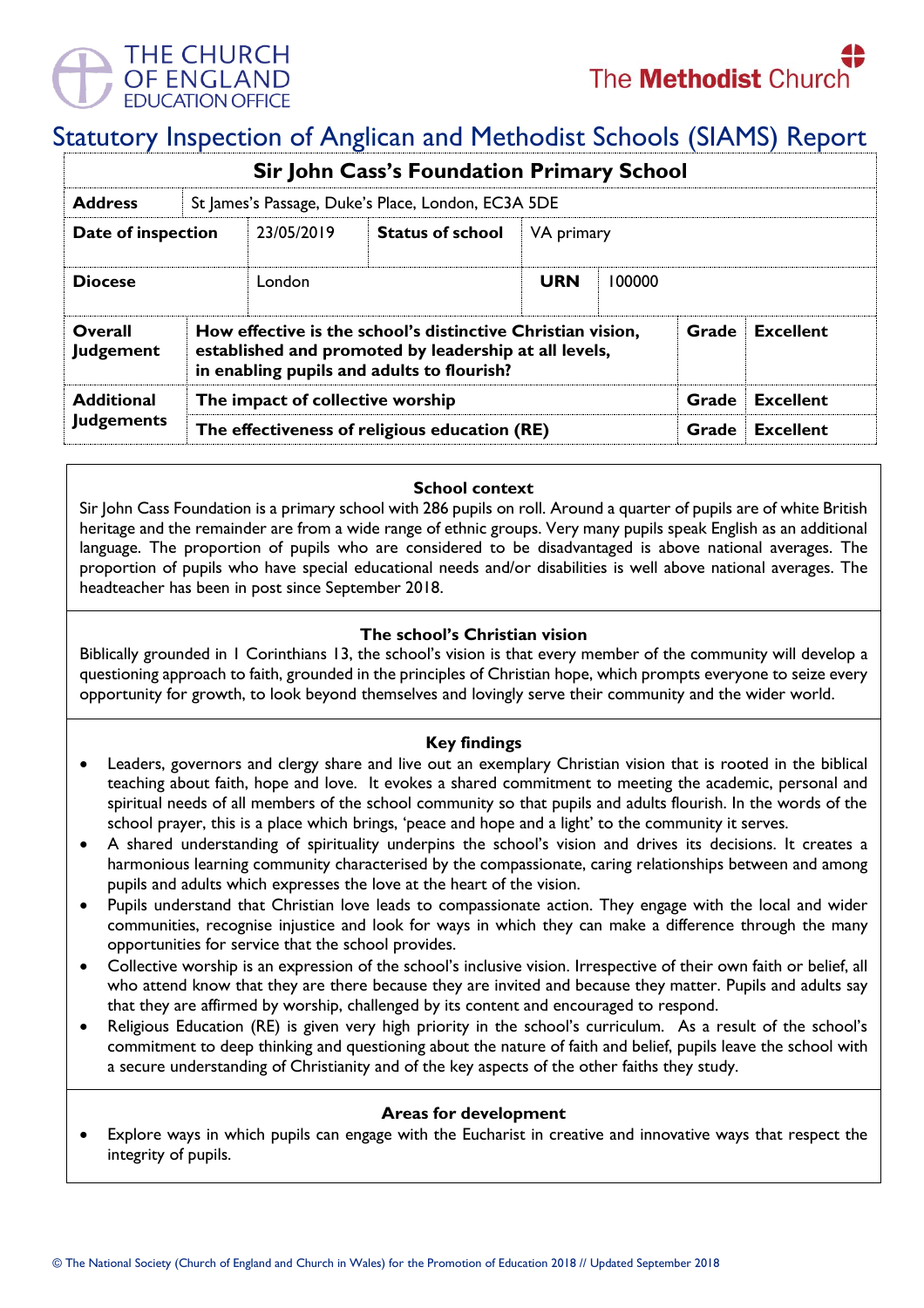#### **How effective is the school's distinctive Christian vision, established and promoted by leadership at all levels, in enabling pupils and adults to flourish? Inspection findings**

This is a school that has shared the Christian gospel through education for three centuries. While the leaders' ambitious Christian vision reflects the school's work in modern Britain, it is underpinned by this sense of history and continuity of faith. Leaders, governors and clergy articulate an inclusive vision of faith, hope and love which is evident in every aspect of the school's work. From the moment they join the school, pupils quickly understand the scriptural message of faith, hope and love. This simple articulation of the wider vision is consciously lived out by all members of the school community. It results in the warm, compassionate and caring relationships that exist between and among adults and learners. It creates a harmonious learning community where high levels of mutual care are evident and the principles of forgiveness and reconciliation are applied. Pupils know that they are regarded as unique and special because they are loved by God. They attend enthusiastically, behave impeccably and work hard. Therefore, they make excellent progress, attaining standards that are consistently higher than nationally expected. Adults flourish because they know that they matter too – they say that working here inspires them to be the best they can.

With the new headteacher, leaders and governors have highly effective systems for reviewing their Christian vision and its impact on the life, work and ethos of the school. They know the school and its pupils well and carefully plan to meet their needs. The rich, innovative and dynamic curriculum reflects their deep commitment to provide for pupils' academic, personal and spiritual development. It is further enriched by the many excellent additional opportunities provided through strong partnerships with the diocese, the Foundation and the City Corporation. As a result, pupils are curious and excited learners, living out the school's desire for open and questioning minds, and so growing in wisdom.

Pupils quickly appreciate that Christian love requires a compassionate response and learn to look beyond themselves. They develop a genuine sense of community. In school, they value diversity, appreciate difference and celebrate the successes of their peers. Beyond school, they rapidly recognise injustice and look for ways in which they can make a difference through serving their local community and beyond. For example, having learnt about food waste, pupils and parents are working with the church to collect food and distribute it among the homeless. Pupils' questioning about homelessness has led to links with local charities for whom funds are raised and material collected. Through individual pupils and the proactive pupil council, the school is realising its vision for greater engagement with local, national and global concerns. As a result, it has a significant impact on the wider community. It is recognised as a beacon of Christian hope and its pupils become fierce advocates for change.

In promoting the Christian principles of hope and love, leaders and governors have developed a strong culture of inclusion. Parents say that this is a 'global school' where all are welcomed and all are valued. They recognise that, while the school is distinctly Christian, all faith is handled respectfully and their children's character developed. The provision for supporting pupils' and adults' mental health is impressive. There are excellent systems in place with access to professional support so that the wellbeing of the whole school community is safeguarded. The strong and energetic link with the parish church provides excellent pastoral and spiritual support for staff and pupils, engaging both in the life of the church.

Collective worship, which the school calls 'assembly', is an anchor point in each school day. Its importance echoes the school's vision of an inclusive and hopeful community. Irrespective of their own faith or belief, all who attend worship know that they are there because they are invited and because they matter. Worship is biblical, centred on the person of Jesus and the Christian understanding that God is Father, Son and Spirit. Excellent use is made of prayer and liturgy that give pupils experience of Anglican tradition. The weekly act of worship in the church enables them to share in Anglian practice. Although pupils learn about the sacrament of Eucharist, no school acts of communion take place. Pupils and adults say that they are affirmed by worship, challenged by its content and encouraged to action. Parents of all faiths welcome their opportunities to share in worship and pupils say that, whatever their faith, they embrace the times of quiet reflection and enthusiastic singing. They feel they are drawn closer to God and many pupils of non-Christian faiths say that worship deepens their own faith. Pupils say they love the many opportunities they have to play a role in writing prayers, leading and evaluating worship. The strong relationship with the parish church adds significant capacity and clergy play a key role in planning and leading acts of worship. The regular use of the parish church enables pupils to see church and school as natural partners.